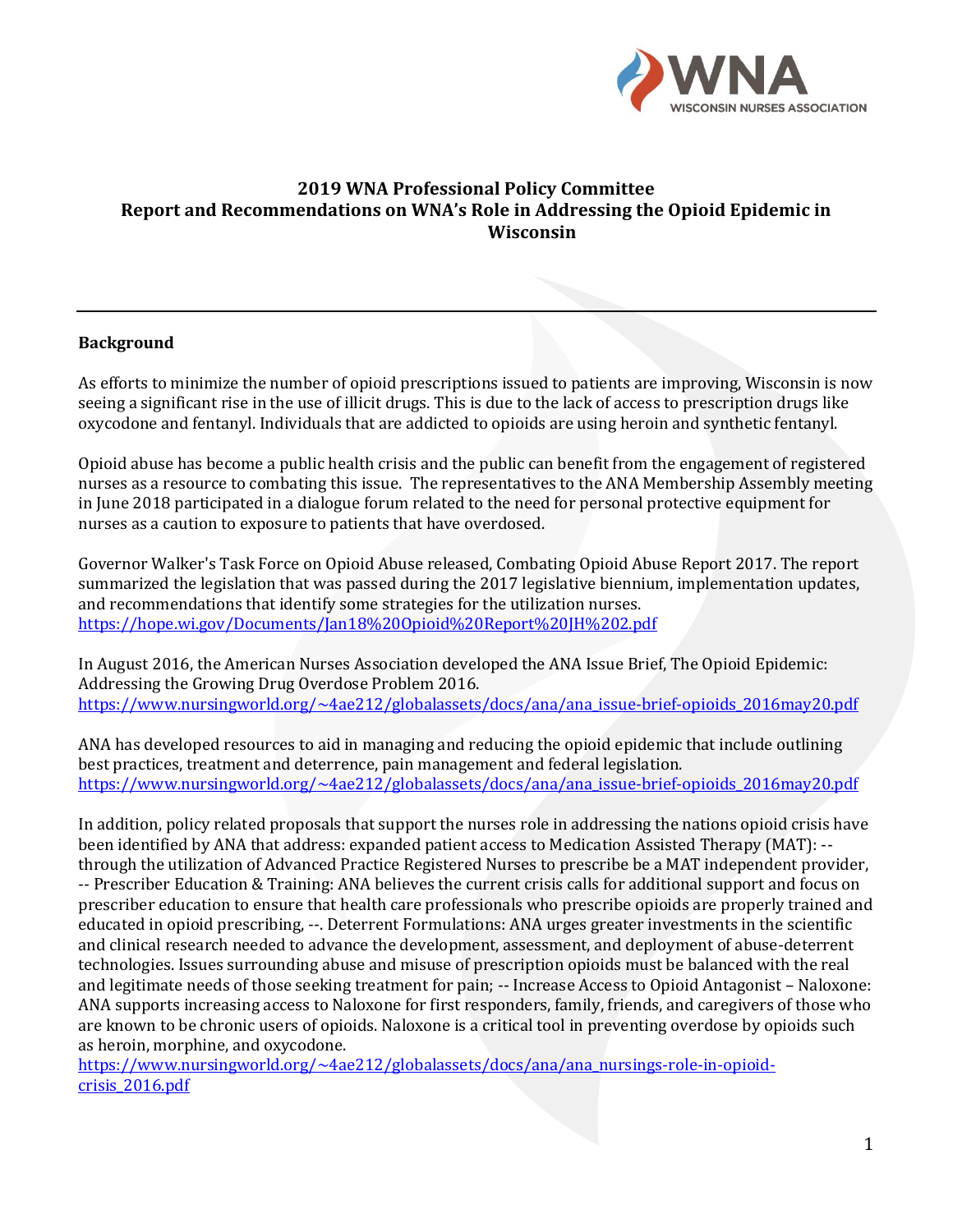### **Report and Recommendations from the October 26, 2018 WNA Dialogue Forum**

There were 85 participants that attended the October 26, 2018 WNA Dialogue Forum. Fifty-eight (58%) of the participants were undergraduate nursing students. The participants were provided an overview of the opioid epidemic in Wisconsin that addressed the policy, practice, education and nursing workforce. Following the presentation the participants were asked that at each table to reviewed and discuss specific questions.

The process used for this Dialogue Forum topic was to assign the participant tables a specific category to discuss and identify areas where WNA could provide support. The specific categories are as follows:

- Advocacy/policy
- Education
- Practice
- Workforce
- Leadership

Below is the summary of WNA's possible role in addressing the Opioid Epidemic in Wisconsin.

### *Advocacy/policy*

- 1. Work with ANA on supporting a National Prescription Drug Monitoring Program (PDMP) for tracking and reporting of opioid dispensing and prescribing—collaboration with other states (or regions) is important.
- 2. Work with ANA on supporting national standards for safe medication and sharps disposal.
- 3. Require Accrediting Bodies for Schools of Nursing to develop and offer an education program on treatment of opioid addiction.
- 4. Work with ANA on supporting a federal standard that address PPE procedures for health care providers at risk for exposure to opioid-related products.

### *Education*

- 1. Education about acute use of opioids as a chronic condition.
- 2. Observation of "addicts" simulation.
- 3. Provide education about resources that are available around addiction.
- 4. More discharge information to patients and families regarding fentanyl transfer through skin.
- 5. More education about opioid resources and AODA counselors—resources are limited, and people may not know where to go for help.
- 6. We need to see addicts talk to us about education—this makes the problem real.
- 7. Most opioid education is about acute use, not chronic addiction—it's important that the education to health care professionals is relevant
- 8. Family education and support.
- 9. Education to all staff.
- 10. Education on confrontation.

### *Practice*

- 1. Educate nurses, communities, and families on signs/symptoms of overdose & alternative non-pharmacologic therapies.
- 2. Educate more about the hospital setting: PPE, signing off, and pain contracts.